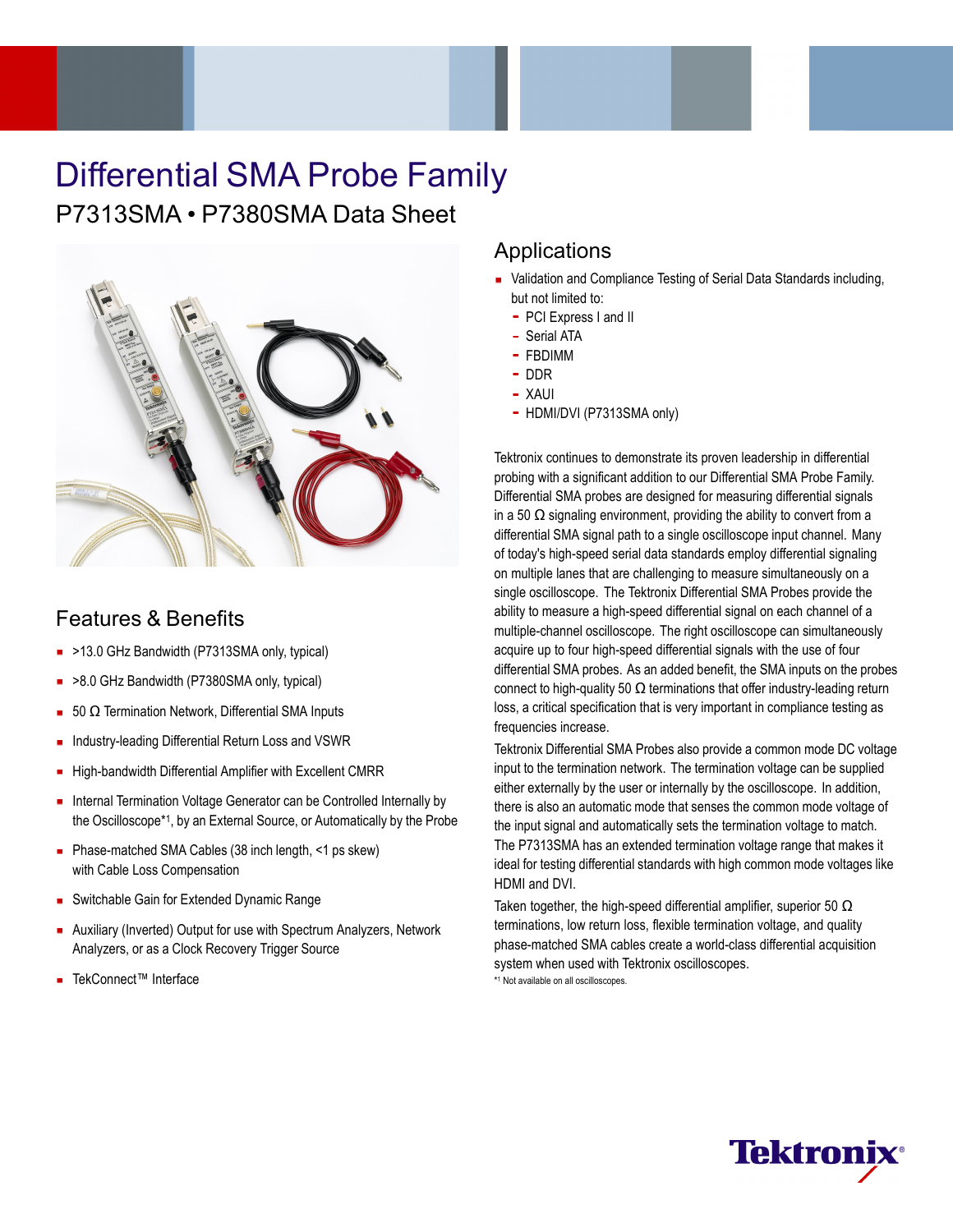### **Characteristics**

| <b>Characteristic</b>               | <b>P7380SMA</b>                                                              | <b>P7313SMA</b>                                                                                                                                              |  |
|-------------------------------------|------------------------------------------------------------------------------|--------------------------------------------------------------------------------------------------------------------------------------------------------------|--|
| Bandwidth (Typical)                 | >8 GHz                                                                       | >13.0 GHz                                                                                                                                                    |  |
| Rise Time<br>(10-90%) (Guaranteed)  | $< 55$ ps                                                                    | $<$ 40 ps                                                                                                                                                    |  |
| Rise Time<br>(20-80%) (Typical)     | $35$ ps                                                                      | $<$ 25 ps                                                                                                                                                    |  |
| Attenuation                         | 2.5X or 12.5X, user selectable                                               |                                                                                                                                                              |  |
| Differential Input Range            | $0.625 V_{p-p}$ (2.5X)<br>$3.0 V_{p.p}$ (12.5X)                              | 0.800 $V_{p-p}$ (2.5X) 3.6 $V_{p-p}$<br>(12.5X)                                                                                                              |  |
| Common Mode Input<br>Range          | $±2.5$ V                                                                     | $+3.6/-2.5$ V                                                                                                                                                |  |
| <b>Termination Voltage</b><br>Range | $±2.5$ V                                                                     | $+3.6/-2.5$ V                                                                                                                                                |  |
| Noise.<br>Referred to Input         | <13 nV/ $\sqrt{Hz}$ (2.5X)<br><40 nV/ $\sqrt{Hz}$ (12.5X)                    |                                                                                                                                                              |  |
| Differential Return Loss            | $<$ 27 dB to 5 GHz<br>(VSWR<1.09:1)<br>$<$ 20 dB to 8 GHz<br>(VSWR<1.22:1)   | $<$ 30 dB to 500 MHz<br>(VSWR<1.065:1)<br>$< 20$ dB to 6.5 GHz<br>(VSWR<1.22:1)<br>$<$ 15 dB to 10 GHz<br>(VSWR<1.43:1)<br><12 dB to 13 GHz<br>(VSWR<1.67:1) |  |
| <b>CMRR</b>                         | >50 dB to 100 MHz<br>>35 dB to 1 GHz<br>>20 dB to 5 GHz<br>$>15$ dB to 8 GHz | >50 dB to 1 GHz<br>>35 dB to 2.5 GHz<br>>25 dB to 5 GHz<br>>20 dB to 10 GHz<br>>15 dB to 13 GHz                                                              |  |
| Max Voltage (Nondestruct)           | $\pm 5$ V (DC + peak AC)                                                     |                                                                                                                                                              |  |
| Interface                           | <b>TekConnect®</b>                                                           |                                                                                                                                                              |  |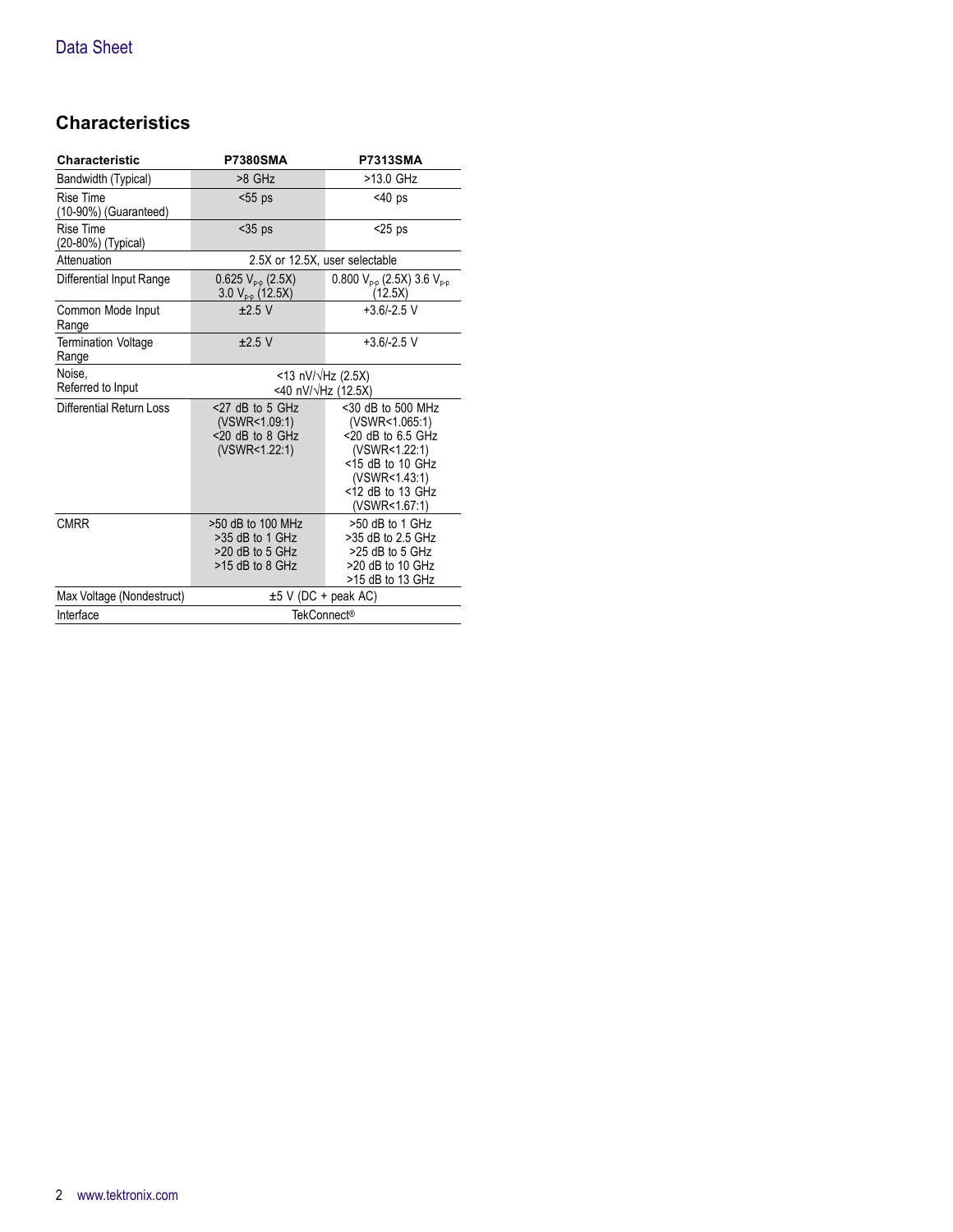### **Ordering Information**

### **P7313SMA**

>13.0 GHz Differential SMA Probe for TekConnect® Interface.

#### **P7380SMA**

>8.0 GHz Differential SMA Probe for TekConnect® Interface.

#### **Standard Accessories**

| <b>Description</b>                                                          | <b>P7380SMA</b> | <b>P7313SMA</b> | <b>Reorder Part Number</b>                                                    |
|-----------------------------------------------------------------------------|-----------------|-----------------|-------------------------------------------------------------------------------|
| Pouch, Nylon Carrying Case with Inserts                                     | each            | each            | 016-1952-xx                                                                   |
| Instruction Manual                                                          | each            |                 | 071-1392-xx                                                                   |
| User Manual - Printed<br>Includes Reply Card and CD                         |                 | each            | 020-2720-xx English<br>020-2737-xx Simplified Chinese<br>020-2738-xx Japanese |
| Phase-matched Dual SMA Cables (38 in.)                                      | pair            | pair            | 174-5771-xx                                                                   |
| SMA 50 $\Omega$ Terminator                                                  | 3 each          | 3 each          | 015-1022-xx                                                                   |
| <b>SMA Short</b>                                                            | each            | each            | 015-1020-xx                                                                   |
| SMA Female to BNC Male Adapter                                              | each            | each            | 015-0572-xx                                                                   |
| Banana Plug to 0.080 in. Diameter Pin<br>Jack Cable Adapter, Red (4 ft.)    | each            | each            | 012-1674-xx                                                                   |
| Banana Plug to 0.080 in. Diameter Pin<br>Jack Cable Adapter, Black (4 ft.)  | each            | each            | 012-1675-xx                                                                   |
| 0.040 in. Diameter Pin Jack to 0.08 in.<br>Diameter Pin Plug Adapter, Black | 2 each          | 2 each          | 012-1676-xx                                                                   |
| Antistatic Wrist Strap                                                      | each            | each            | 006-3415-xx                                                                   |

#### **Recommended Accessories**

| <b>Description</b>                                             | <b>P7380SMA</b> | <b>P7313SMA</b> | <b>Part Number</b> |
|----------------------------------------------------------------|-----------------|-----------------|--------------------|
| Phase Adjuster (2 required)                                    | Yes             | Yes             | 015-0708-xx        |
| 8000 Series TekConnect Probe Interface                         | Yes             | Yes             | 80A03              |
| Real-time Spectrum Analyzer<br><b>TekConnect Probe Adapter</b> | Yes             | Yes             | RTPA2A             |

#### **Service Options**

| Option         | <b>Description</b>                             |  |
|----------------|------------------------------------------------|--|
| CA1            | Single Calibration or Functional Verification  |  |
| C3             | <b>Calibration Service 3 Years</b>             |  |
| C <sub>5</sub> | <b>Calibration Service 5 Years</b>             |  |
| D <sub>3</sub> | Calibration Data Report 3 Years (with Opt. C3) |  |
| $rac{D5}{R5}$  | Calibration Data Report 5 Years (with Opt. C5) |  |
|                | Repair Service 5 Years                         |  |

#### **Language Options**

| Option | <b>Description</b>        |
|--------|---------------------------|
|        | English manual            |
| L5     | Japanese manual           |
|        | Simplified Chinese manual |



Tektronix is registered to ISO 9001 and ISO 14001 by SRI Quality System Registrar.



Product(s) complies with IEEE Standard 488.1-1987, RS-232-C, and with Tektronix Standard Codes and Formats.